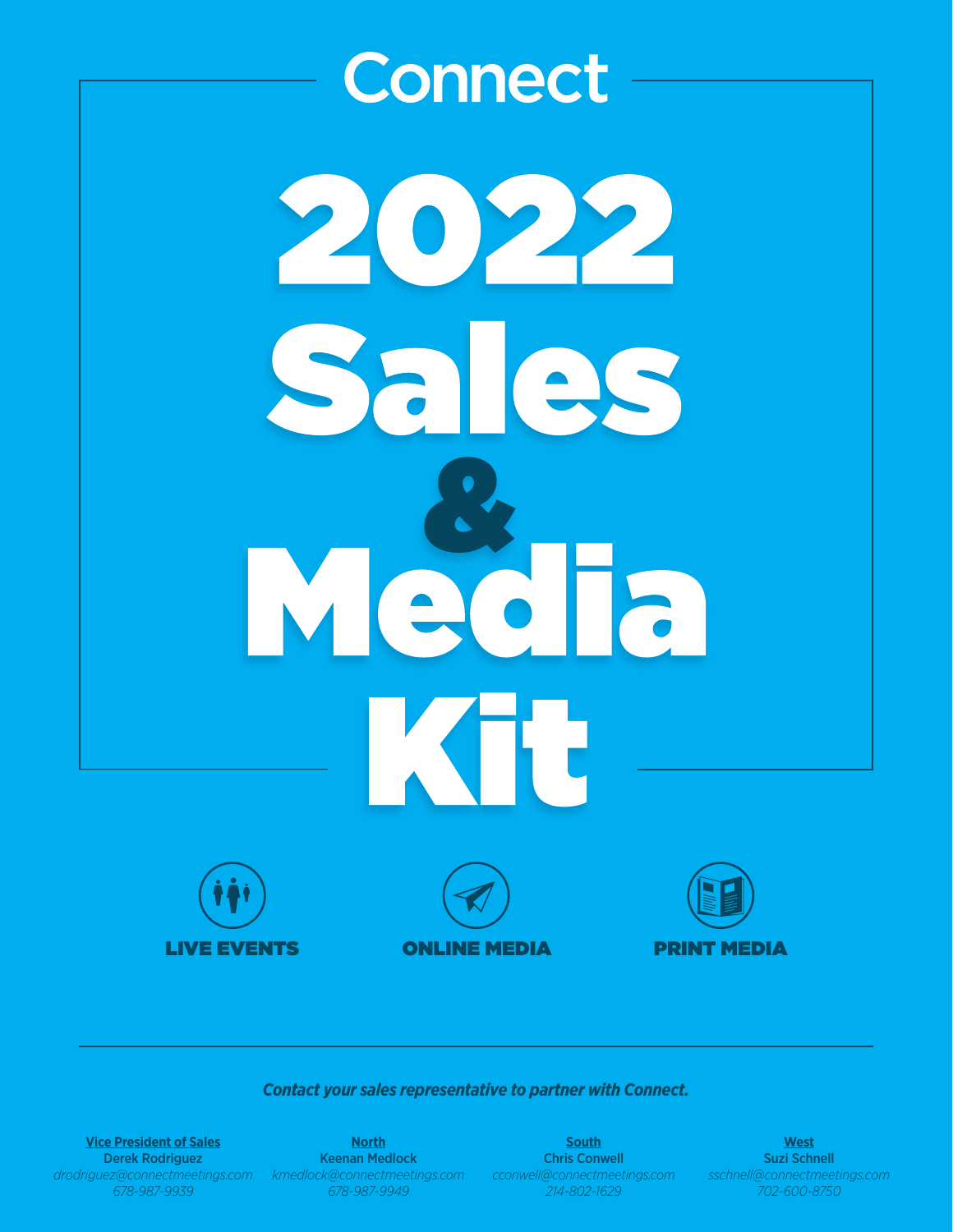# **About** Connect Events

Connect is the premier operator of B2B events and trade shows for meetings and event professionals. Our signature reversestyle one-on-one appointments have proven time and again to be the most productive generator of business leads in the industry. Our team of experts finds the right matches between planners and suppliers and then let's the magic of face-to-face meetings take hold. **In 2022, Connect will host two signature events featuring engaging and interactive traditional trade shows. We will continue to deliver celebrity keynote speakers and top-notch education. Experience the difference Connect makes.**



### Products at a Glance: LIVE<br>EVENTS

- □ Chicago Marketplace
- □ NYC Marketplace
- □ West Marketplace

#### □ Connect Marketplace Puerto Rico

- *• Association*
- *• BizBash*
- *• Business Travel*
- *• Citywide*
- *• Corporate*
- *• Diversity*
- *• Sports: Plus Special LGBTQ and Women in Sports Programming*
- *• Incentive*
- *• Luxury*

#### □ Connect Marketplace Detroit

- *• Association*
- *• BizBash*
- *• Corporate*
- *• Specialty*
- *• Sports*

#### □ Little Rock Marketplace

- *• Faith*
- *• Southeast*

#### □ Texas Marketplace El Paso

#### □ DC Marketplace

*• DC-based Association and Corporate*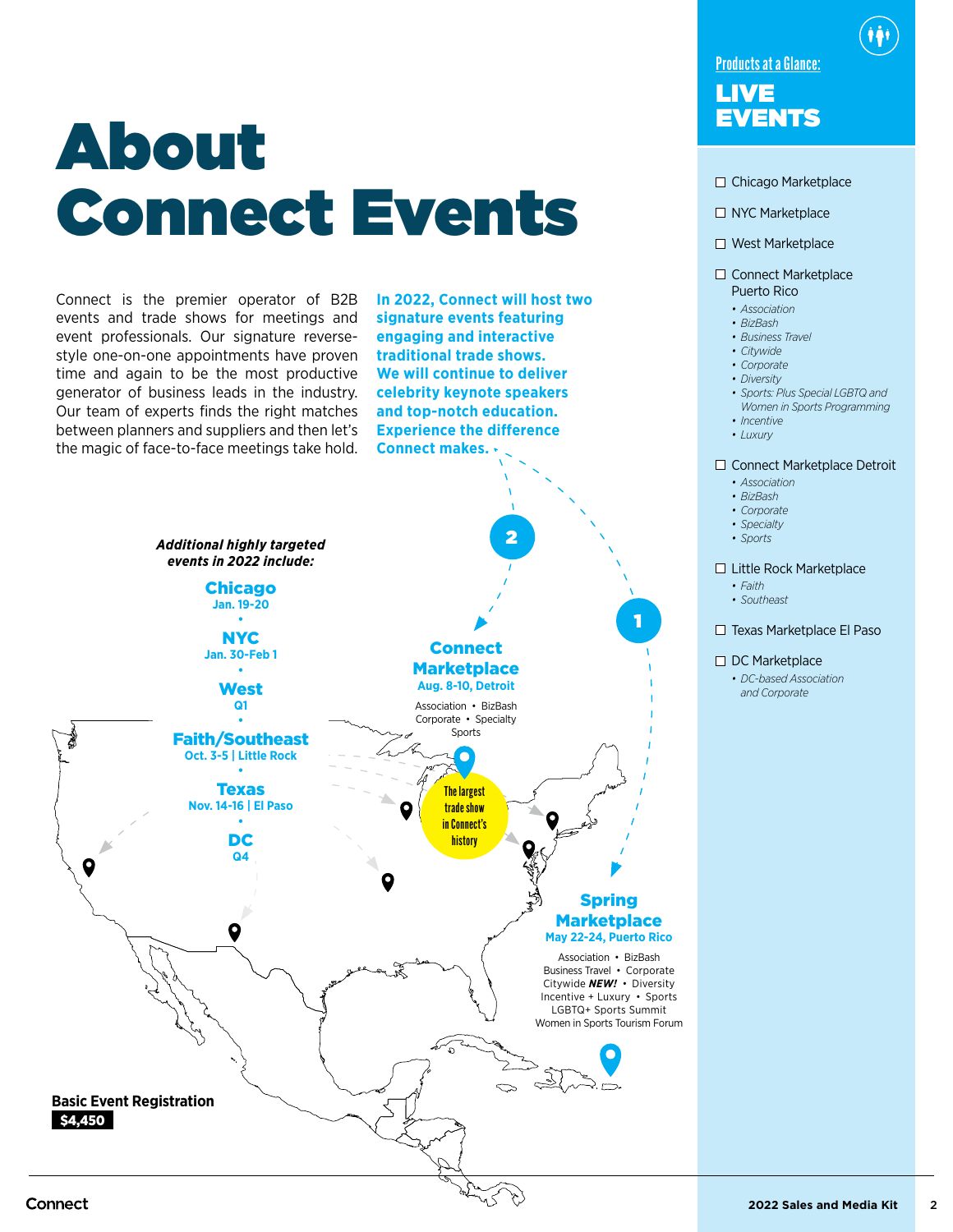### Puerto Rico & Detroit

**Two** Ways to **Participate** 



| $\Box$ 10x10 Booth Package |
|----------------------------|
| $\Box$ 10x20 Booth Package |
| □ 20x20 Booth Package      |
| $\Box$ 30x30 Booth Package |
| $\Box$ 40x40 Booth Package |
|                            |

Products at a Glance:

EVENTS

LIVE

 $\square$  Speaker Showcase

 $\Box$  Headshot Lounge

 $\square$  Puppy Lounge

□ Wellness Lounge

□ Music Lounge

 $\square$  Education Lounge

 $\square$  Custom Turnkey Activation

*\* Pricing is shown per event activation*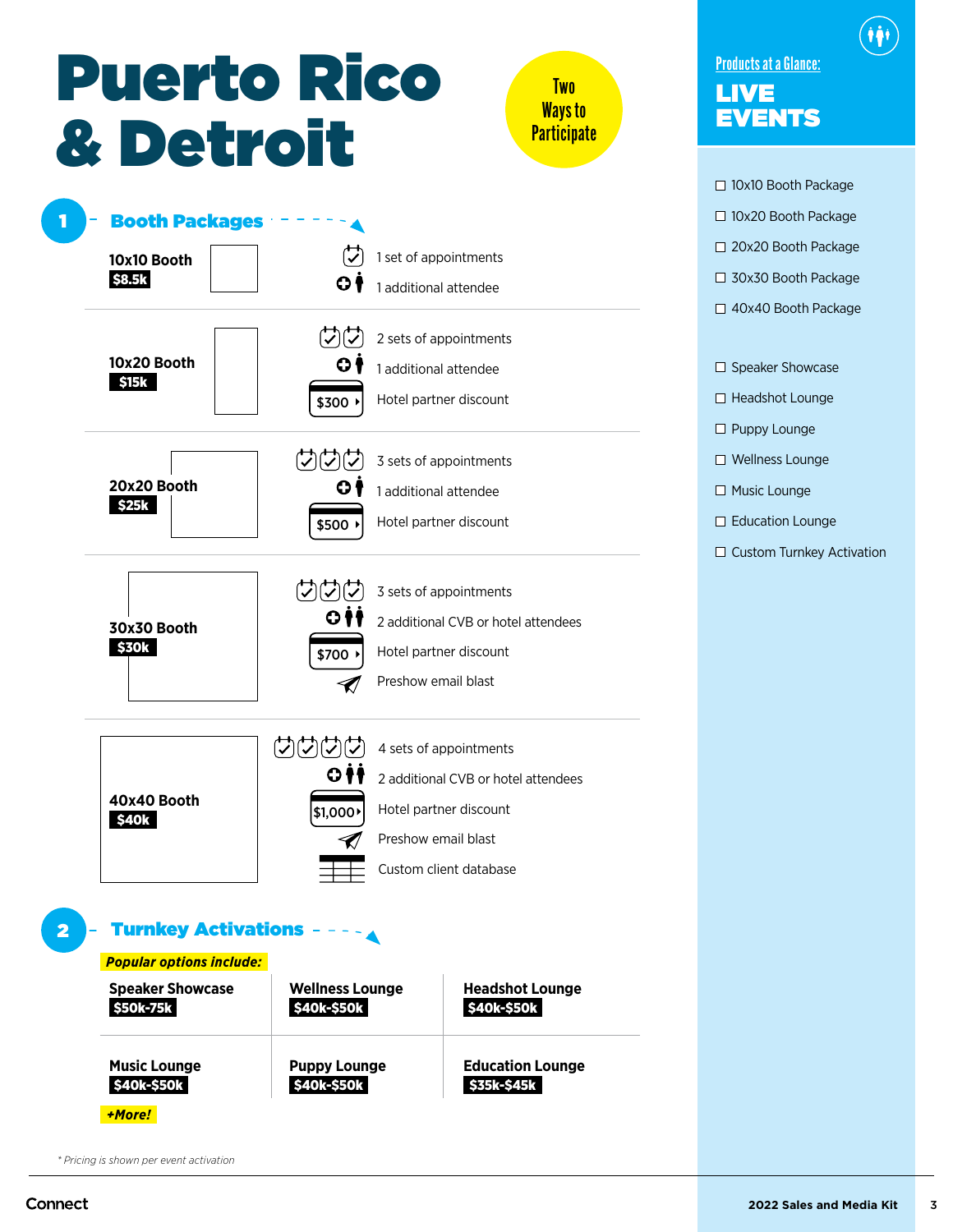## Who We Reach

#### Not your usual snooze-inducing, boring, serious meetings content

Our digital, social and print content revolves around helping meeting professionals do their jobs better. Visitors frequent Connect to get the latest industry news—from hotel developments to people appointments and more. We also mix in easy-to-digest pieces, such as clever new ideas for dessert buffets and the best shoes to wear to a conference. Tied in closely with our websites and magazines are to-the-point, visually appealing newsletters as well as engaging social media accounts.



Total Digital + Social 1.27M

### Total Email Database

ONLINE MEDIA



|                                                   | <b>Social</b> | Digital* | <b>Email</b><br>Database <sup>+</sup> | <b>Print</b> |
|---------------------------------------------------|---------------|----------|---------------------------------------|--------------|
| <b>Association</b><br>& Specialty                 | 13,500        | 155,000  | 10,661                                | 22,000       |
| <b>Corporate</b><br>& Incentive                   | 10,500        | 122,000  | 7,430                                 | 16,000       |
| <b>Sports</b>                                     | 5,500         | 150,000  | 3,841                                 | 5,100        |
| <b>Faith</b>                                      | 5,200         | 50,000   | 4,389                                 | 10,000       |
| <b>Meetings &amp;</b><br><b>Marketplace Sites</b> | 10,200        | 742,800  | 20,796                                |              |



Connect





*\* Total annual page views † Q2 2020 planners only (April, May June)*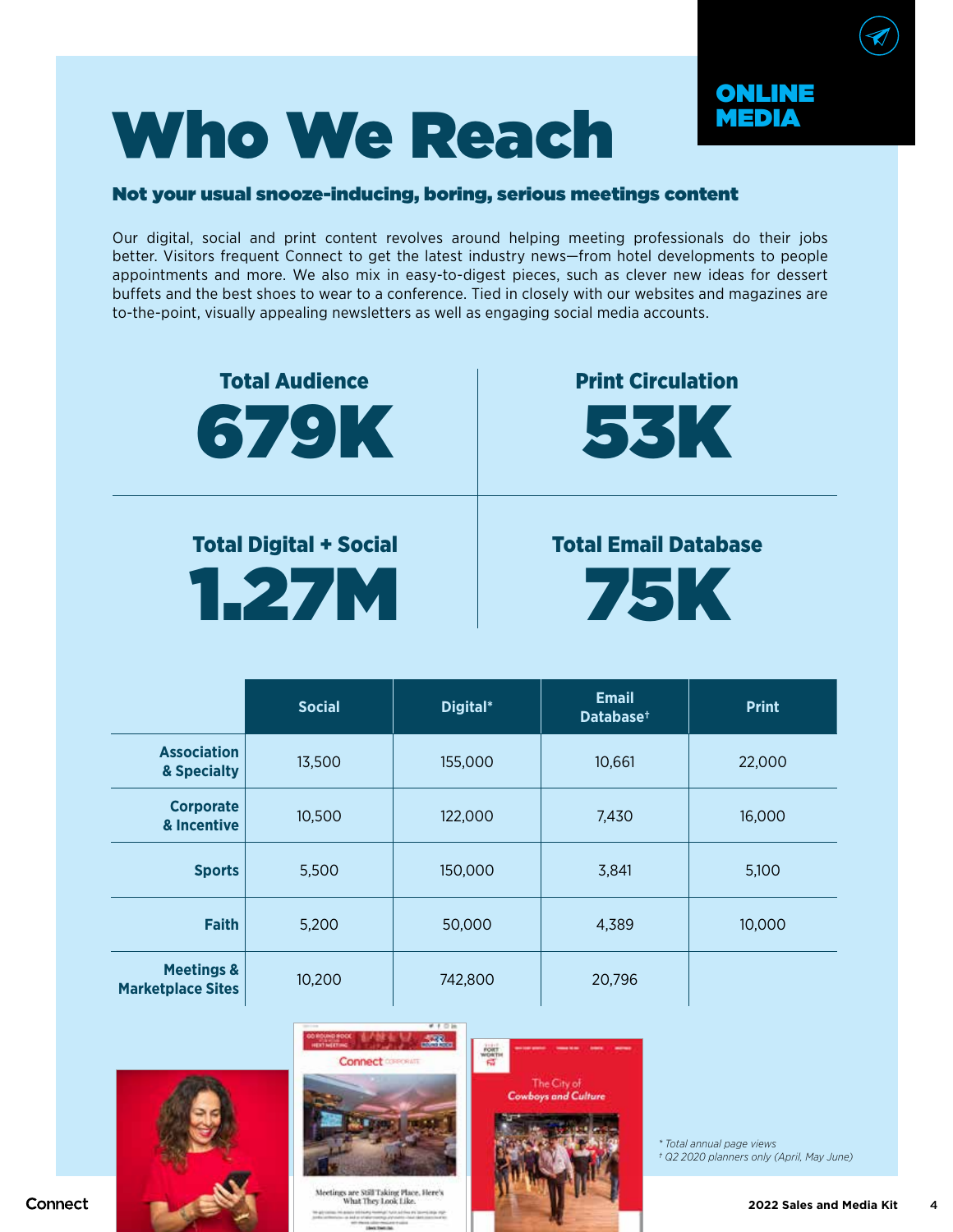# Connect Digital Leaders Packages

Pick a Package or Email Option

Digital content that revolves around helping meeting professionals do their jobs better.

> \$4.5k **Package B**



#### $\square$  Package A

- *• Website Advertising*
- *• Social Media Activation*
- *• E-Newsletter*
- *• E-Blast*

#### □ Package B

- *• Website Advertising*
- *• Social Media Activation*
- *• E-Newsletter*
- □ Connect Marketplace Homepage Takeover
- □ Regional Event Homepage Takeover
- $\square$  connectmeetings.com Homepage Takeover
- Full Database E-Blast
- □ Custom Market E-Blast
- $\Box$  Preshow Email to Event Attendees

Website Ad Options

• On-site banners • Homepage Takeover

Social Media Connect has an active audience on Facebook, Twitter, LinkedIn and Instagram. Ask about unique opportunities for extending your coverage on each.

#### Newsletter

Choose from a leaderboard or client-provided advertorial content, based on availability.

#### E-Blasts

Client-produced copy (500 word limit) with one image, contact information and links posted on our website's home page; promoted with e-blast sent to our digital newsletter recipients and via a share on our social media networks. Upgrade to Destination E-blast to have your article posted on a Connect site.

\$4k (Peak) \$2k (Non-Peak **Connect Marketplace Homepage Takeover**

\$7.5k **Package A**

> \$2k (Peak) \$1k (Non-Peak **Regional Event Homepage Takeover**

\$4k **connectmeetings.com Homepage Takeover**

\$10k **Entire Connect Database E-Blast** \$5k **Custom Market E-Blast**

\$5k **Preshow Event Attendee Email**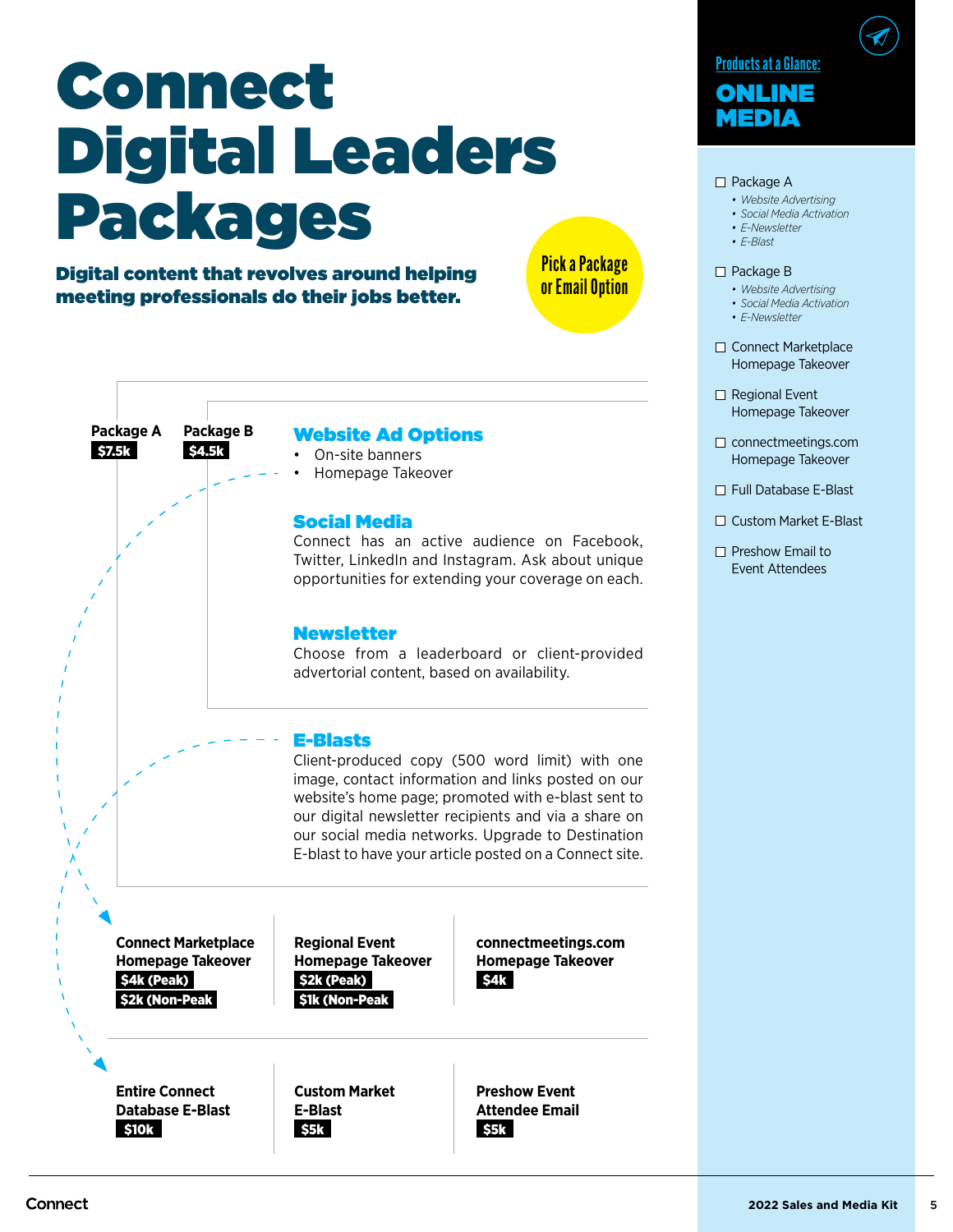

## Paid Media Opportunities

Tap into Connect and BizBash's proprietary databases and communities of meeting professionals to bring your brand a unique competitive advantage.

#### Banner Retargeting

Display your banner ads on outside websites visited by our audience; packages start at 100K+ guaranteed impressions.

\$10k**/930,233 impressions** \$15k**/1,500,000 impressions** \$20k**/2,105,263 impressions** \$25k**/2,777,778 impressions**

#### Video Pre-Roll

Showcase your 15 or 30 second video to our audience of event pros and only pay for completed views.

| \$10k/100k completed views |
|----------------------------|
| \$15k/150k completed views |
| \$20k/200k completed views |



Proven technology, now targeting *Connect BizBash* audiences

#### Social Media Retargeting

Target the BizBash and Connect audience of event pros with your social media ads to drive 500- 2K+ guaranteed clicks to your website.

Starting at \$6.5k**/500 clicks**

#### Content Activation

This custom article, written by BizBash and Connect editors, will deliver 500 - 5K+ guaranteed clicks leading to your website.



#### Connected TV

Advertise alongside premium content streaming through apps, either on a smart TV or an over-the-top device. Utilizes our retargeting audience.

\$20k**/125,000 impressions** \$30k**/215,000 impressions** \$40k**/333,333 impressions**



- $\square$  Banner Retargeting
- □ Social Media Retargeting
- Video Pre-Roll
- $\Box$  Content Activation
- □ Connected TV

Connect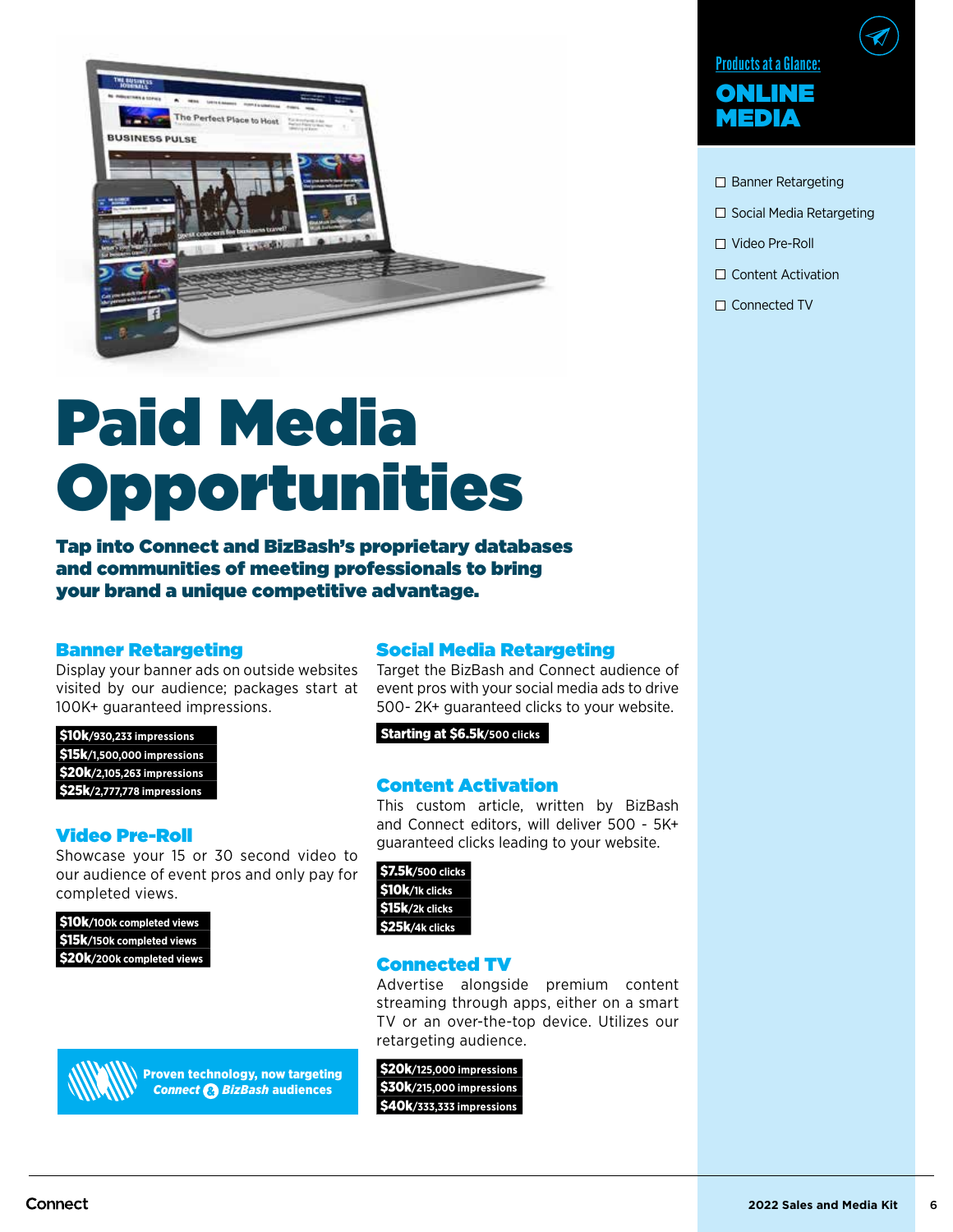### **BIZBASH © Connect**

## Destination/ Hotel Advertising on BizBash.com

#### Onsite Display Ads

Display your banner ads across BizBash. com, visited by event professionals across North America; packages start at 100K+ guaranteed impressions.

Starting at \$3k/100k

#### Interstitials

Run a custom branded full-screen ad takeover, seen by the BizBash audience for 2 days, linking directly to your site.

#### \$5.5k

#### Wallpaper

**Visitors** Annually 1.38M

Takeover the background of the entire BizBash.com website to promote your brand exclusively for 2 days.

> **Newsletter** Subscribers

45K+

#### \$5.5k

#### BizBash Buzz Newsletter

Be seen alongside editorial content delivered to the inboxes of thousands of event pros.

\$4k

#### Content Marketing

Establish your brand as an industry thought leader with an article, written by your team, that lives on BizBash.com; includes one (1) photo or video.

#### Starting at \$6.5k

Social Media **Followers** 

395K+

#### Destination Webinar Series

Share your knowledge and expertise—and be seen as an industry thought leader—with a 1-hour co-hosted webinar via Zoom.

> Average Monthly **Visitors** 150K+

\$15k





- $\Box$  Onsite Display Ads
- $\square$  Interstitials
- $\Box$  Wallpaper
- □ Content Marketing
- □ BizBash Buzz Newsletter
- $\square$  Destination Webinar Series